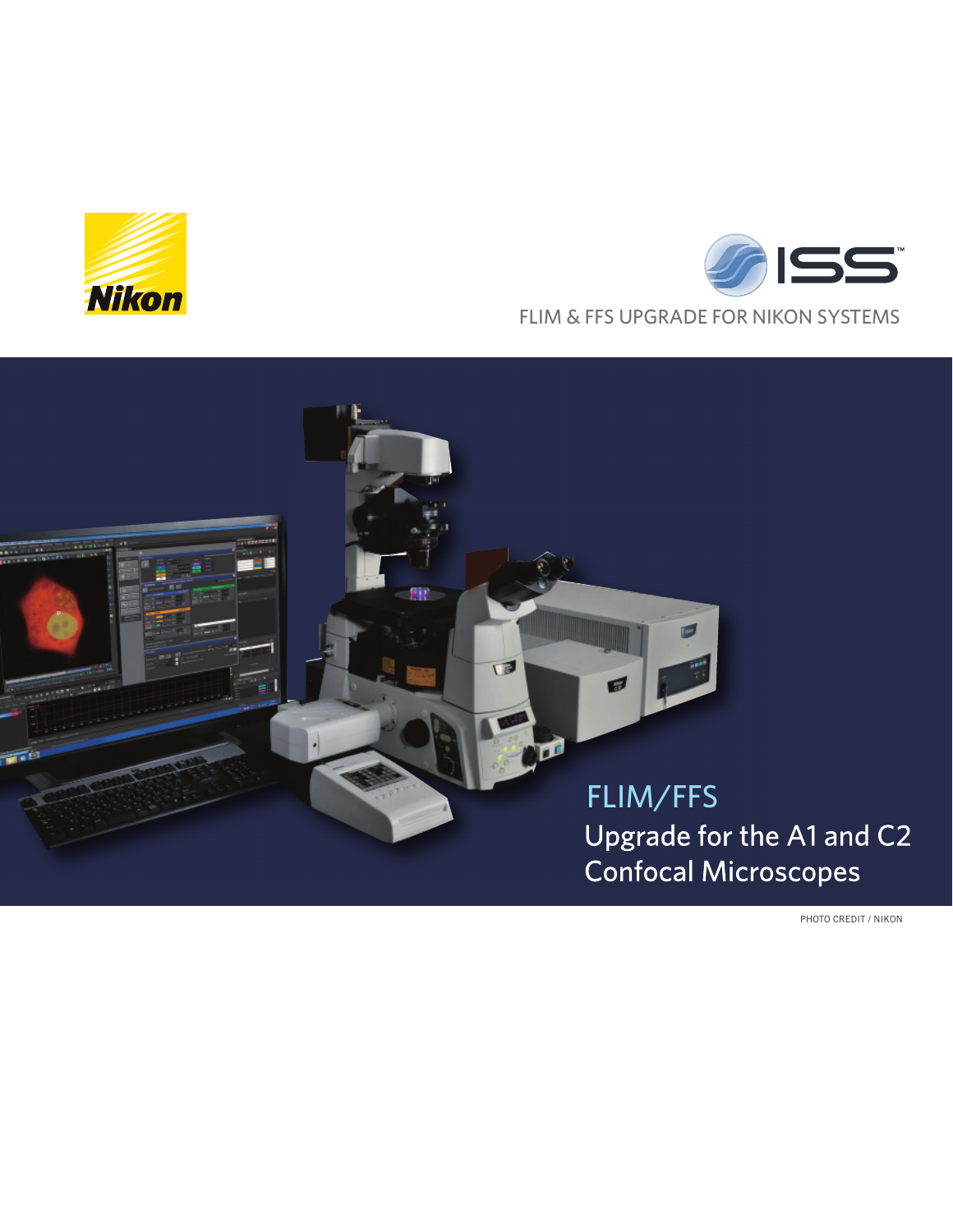# Why FLIM?

Laser scanning confocal microscopy provides a wealth of information in the life sciences (cell biology, genetics, physiology, neurobiology, and developmental biology), tissue engineering, quantum optics and material sciences.

Typically, the instrumentation uses the fluorescence emission properties to detect the presence of the fluorophores targeted for the measurement. Yet, if two distinct fluorophores emit the fluorescence in a similar wavelength range, their respective contributions cannot be individually resolved and separated; moreover, the intensity depends upon the concentration of the fluorophores.

#### Fluorescence Lifetime

The measurement of fluorescence decay times, or lifetime, addresses these limitations. What is the fluorescence lifetime of an ensemble of molecules? Assuming the molecules have absorbed photons, it is a measure of the average time they retain the photons before returning them as fluorescence. Using the quantum mechanics description of the energy levels of a molecule, a number (N) of fluorophores, upon absorption of photons, undergoes a jump from the ground level to the excited levels. From there, the fluorophores decay to the lowest of the excited levels; hence, they decay back to the ground level with emission of photons, or fluorescence. The decay is a random process occurring at different times for different molecules of the ensemble. If the process is described by a single exponential decay, the lifetime is the time for the population in the lowest excited level to decrease by about 63%; or, it is the time the number of molecules in the excited level decreases to 36% of its original value. Decay times range typically from 50 picoseconds to hundreds of nanoseconds (although there are processes shorter and longer).

The decay time of the fluorescence is a property peculiar to each fluorophore, therefore it can be used to identify the presence of two or more fluorophores in a mixture and separate their individual contributions to the overall fluorescence even if they have overlapping emission spectra. Moreover, within some wide range, the lifetime values are independent of the fluorophore concentration, a property than can be used in several experimental situation with great advantage.

The lifetime of a fluorophore is affected by the environment (pH, presence of ions, temperature, electrical fields, viscosity of the solution) and, for this unique property, several information can be inferred from its measurement. Moreover, the lifetime of a fluorophore is affected by the close presence of another fluorophore (a principle used in the Förster Resonance Energy Transfer, or FRET); the FRET measurement can be used to determine and quantify these interactions and determine the intramolecular distance.

The measurement of the decay time offers new potentialities for the understanding and quantification of molecular dynamics at a single XYZ point of a system under study using your Nikon A1 confocal microscope.

#### Fluorescence Lifetime Imaging

Fluorescence Lifetime Imaging (FLIM) is a technique that allows for the determination, at each pixel of the image, of the decay times of the fluorophores imaged in the pixel. The FLIM data are analyzed by the user friendly VistaVision software using the fitting algorithm to present the lifetime image, that is an image where at each pixel of the image the values of the decay times are plotted.

Alternatively, VistaVision analyzes the decay rates using the phasor technique, an approach that greatly simplifies the FLIM analysis and provides the FRET efficiency in a direct straightforward way. In addition to the standard intensity measurements, FLIM opens another horizon of measurement capabilities for your Nikon A1 confocal microscope.

### FLIM provides the following information:

- Protein-protein interactions
- Molecular interactions
- Conformational dynamics
- Protein folding
- Rotational motion information (local viscosity)
- Oxygen concentration
- Ion concentrations (Ca++, Cl-)
- pH measurements in cells
- Molecular distances (through FRET)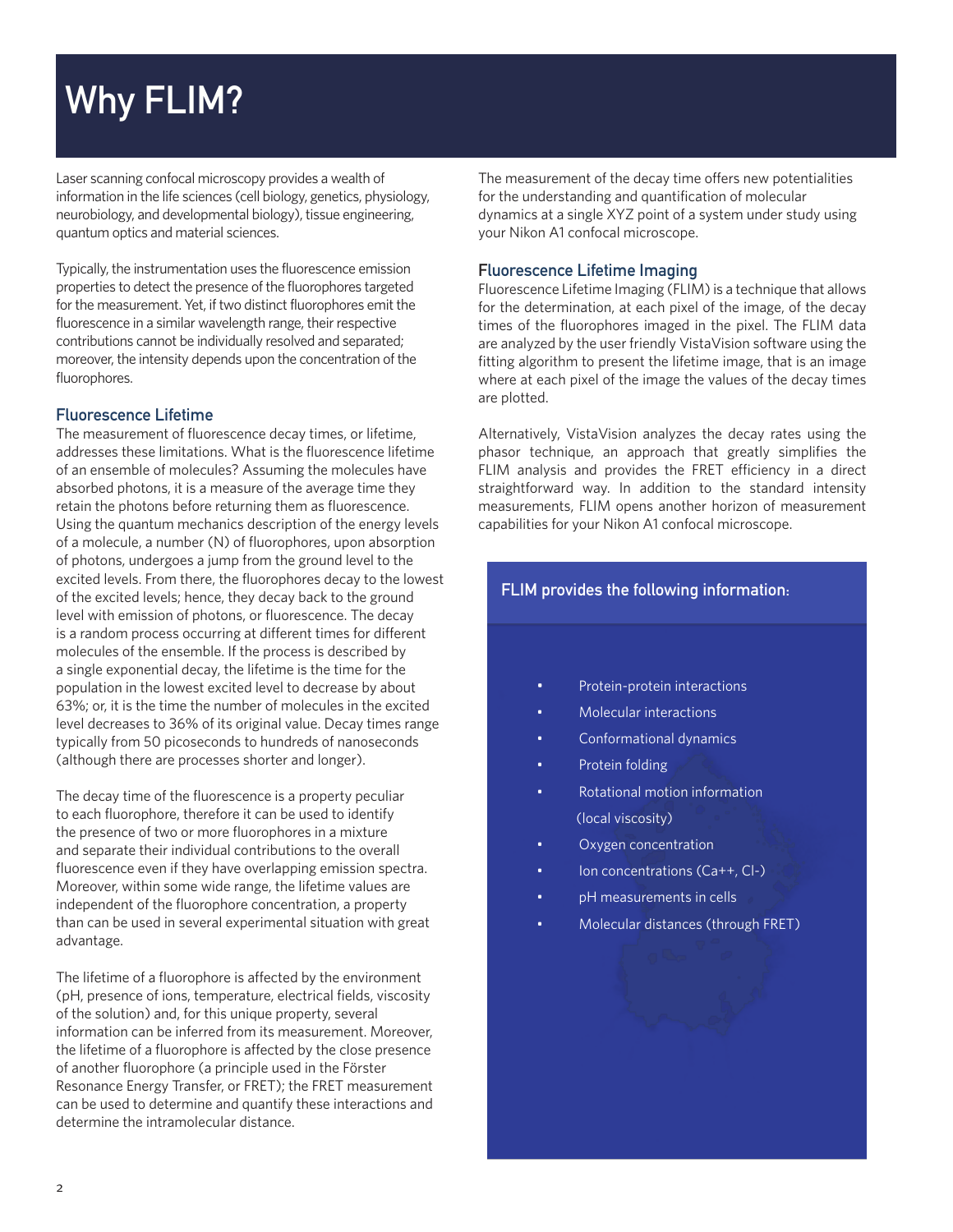| The lifetime of the Cerulean decreases                                                 |               |       | $0.6 -$<br>$0.5 -$<br>0.4<br>$m = 0.3$<br>$0.2 -$<br>0.1<br>$\Omega$ | 0.2   | 0.4   | 0.6<br>G | 0.8   |      |      |
|----------------------------------------------------------------------------------------|---------------|-------|----------------------------------------------------------------------|-------|-------|----------|-------|------|------|
| as the number of bases decreases;<br>moreover, an additional decay rate is<br>present. | En            | Color | R                                                                    | G     | S     | φ        | m     | τφ   | τm   |
|                                                                                        | J             |       | 0.040                                                                | 0.399 | 0.481 | 50.32    | 0.624 | 3.20 | 3.32 |
|                                                                                        | J             |       | 0.020                                                                | 0.535 | 0.451 | 40.14    | 0.700 | 2.24 | 2.71 |
|                                                                                        | J             |       | 0.020                                                                | 0.575 | 0.428 | 36.62    | 0.717 | 1.97 | 2.58 |
|                                                                                        | $\mathcal{J}$ |       | 0.020                                                                | 0.617 | 0.409 | 33.59    | 0.740 | 1.76 | 2.41 |

Venus (acceptor) to the other extremity of each linker, identified as C5V, C17V and C32V. Cells were expressed with the three different constructs; separate cells were expressed with Cerulean only. The figures, starting from the left top include the cell expressed with Cerulean only (blue); the C5v (red), the C17V (yellow) and the C32V (green). The lifetime of the Cerulean decreases as the number of bases decreases; moreover, an additional decay rate is present. This is shown on the phasor plot to the right, where the position of the pixels from each cell are enclosed by a circle of the respective color. Excitation wavelength was 440nm from a laser diode. Measurements were acquired on a Nikon Ti microscope using the CFI 60x/1.2 NA water objective. (courtesy of Dr. A. Periasamy, University of Virginia).



Figure 2. NADH in live cells displaying the intensity (top) and the lifetime (bottom). Analysis is conducted using the fitting algorithm (right), which provides two decay times, 310 ps (60%) and 4.35 ns (40%). The phasor plot (left) displays the NADH in solution (single exponential, 450 ps) and in the cell. Excitation wavelength was 375 nm from a laser diode; emission was acquired through a filter. Measurements were acquired on a Nikon Ti microscope using the CFI 60x/1.2 NA water objective.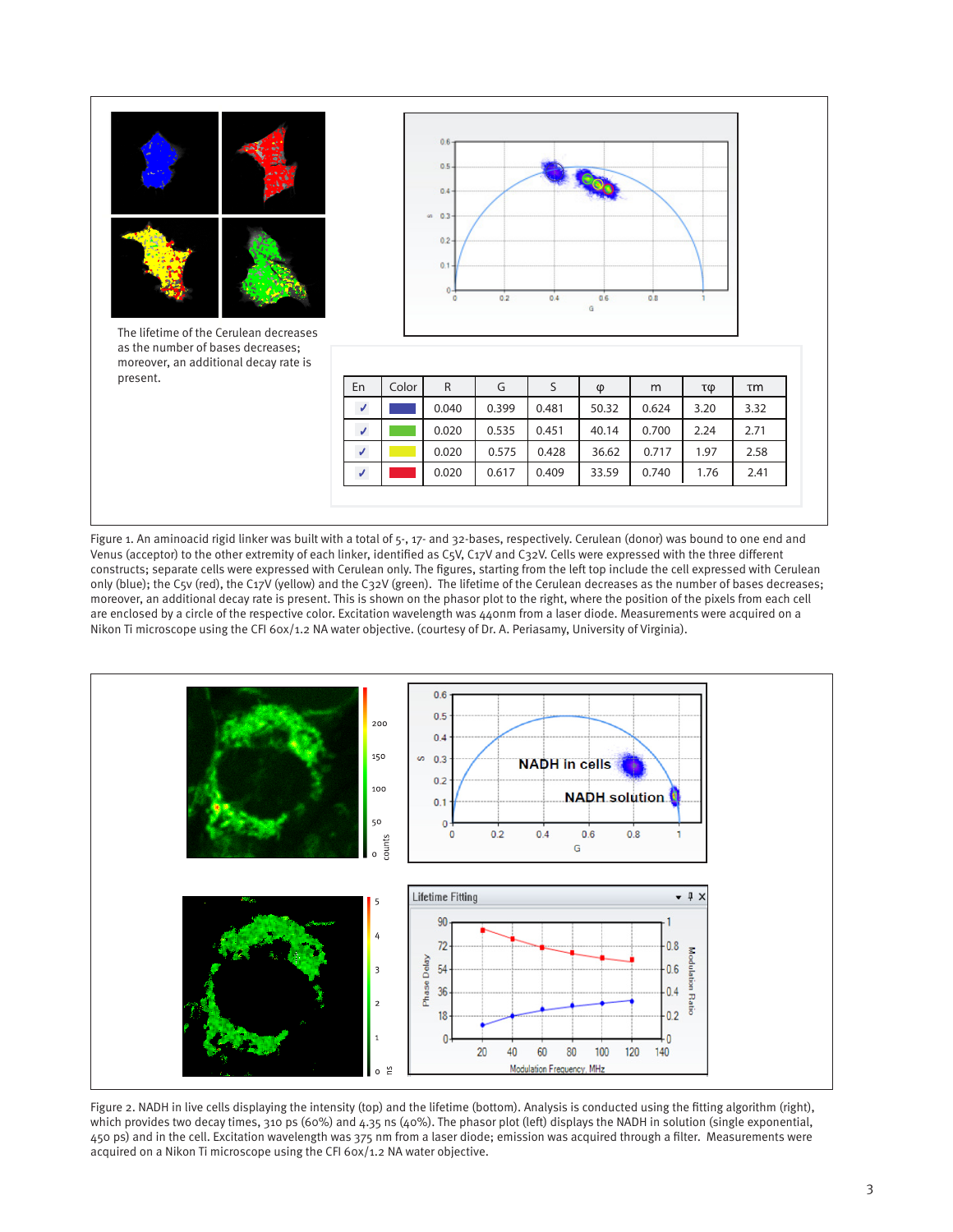# Why FFS?

Fluorescence Fluctuations Spectroscopy (FFS) encompasses a group of measurements for the study of molecular dynamics at the single-molecule sensitivity, based upon the local perturbation induced by the thermodynamic status of the system. The measurement detects the presence of a molecule in the observation volume spatially demarked by the light beam exiting the objective of the microscope as seen through the confocal pinhole of the acquisition channel. When a molecule enters into the observation volume it undergoes several excitation-emission transitions, detected as bursts of photons by the instrument.

Fluorescence Correlation Spectroscopy (FCS) – one of the FFS measurements - studies the time correlation of the detected signal and provides the diffusion coefficient and the number of molecules in the observation volume; Photon Counting Histogram (PCH) retrieves the information contained in the distribution of the amplitudes of the signals and provides the brightness of the molecule and the number of molecules in the observation volume. Simultaneous information on the two acquisition channels are studied using Fluorescence Cross-correlation (FCCS). Along with lifetime information, Fluorescence Lifetime Correlation Spectroscopy (FLCS) is used to separate fluorophores that feature a similar diffusion coefficient.

The FFS measurements are acquired at a single location by directing the laser beam of the microscope to the XYZ position of interest (FCS, FCCS, PCH, FLCS). Alternatively, the information can be extracted by an image by acquiring data in an area of interest raster-scanned by the laser beam: Raster Image Correlation Spectroscopy (RICS) and Number and Brightness (N&B) provide diffusion coefficients in different regions of an image; separate the mobile from the immobile components as well provide information on the presence of monomers, dimers and tetramers in the confocal image.

#### FFS provides the following information:

- Number of fluorescent molecules
	- in the volume of observation
- Brightness of the molecules
- Diffusion coefficients (or diffusion times)
- Binding constants
- Stoichiometry
- Conformational dynamics
- Rotational motion information
- Protein folding



Figure 3. The observation volume as seen from the confocal pinhole has a Gaussian profile in three axes.



Figure 4 and 5 . As a particle enters into the observation volume, a burst of photons is emitted and collected. The temporal correlation provides the FCS curve (bottom); the distribution of the amplitudes provides the PCH (top). Measurements were acquired on two solutions of Rhodamine 110 at 3nM (red curves) and 24 nM (blue curves) using a Nikon Ti microscope equipped with a water immersion 60X objective; excitation was from a laser emitting at 473nm; emission was acquired though a high pass filter with 50% transmission at 520nm.

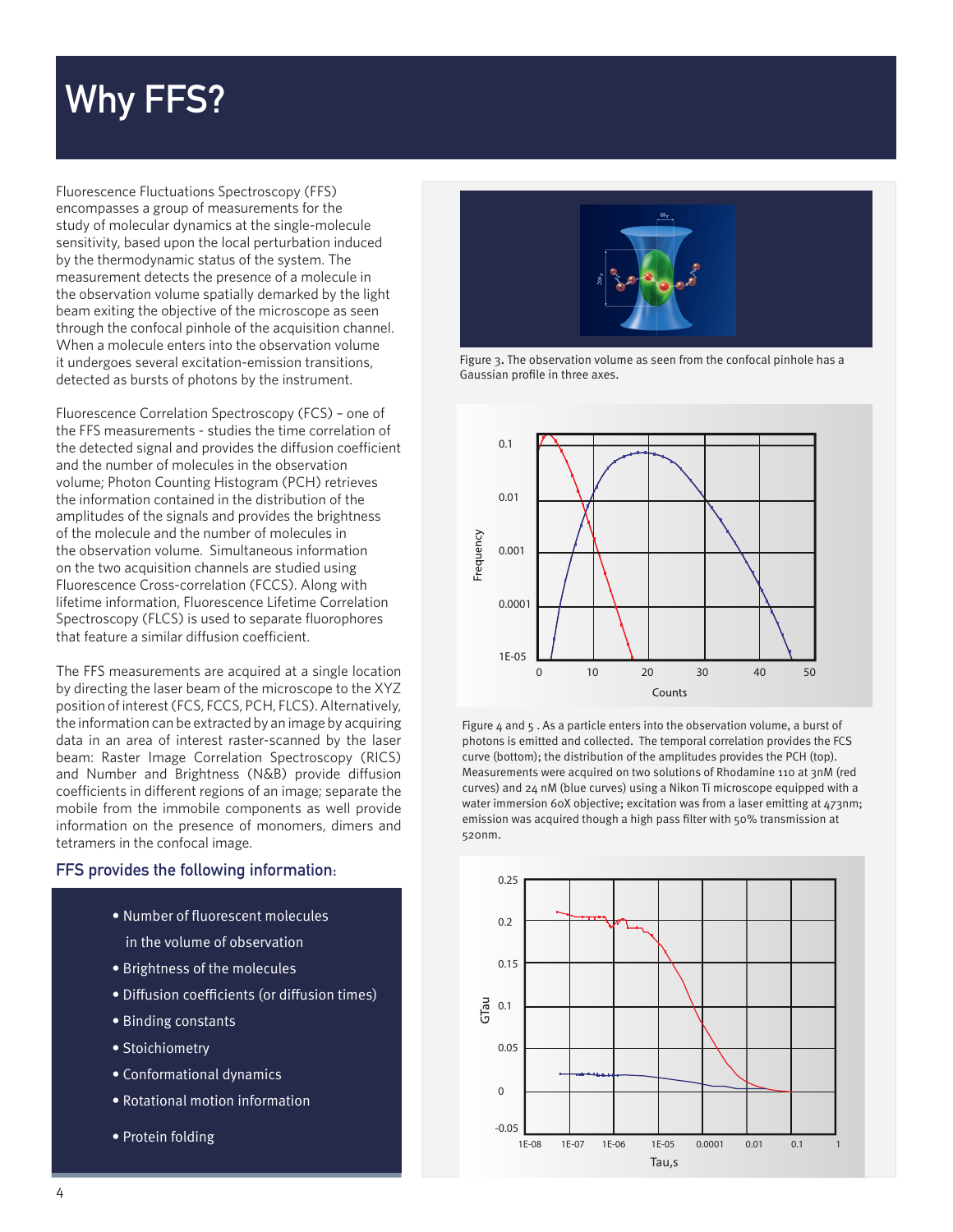# What functionality is added by the upgrade package?

With the addition of our upgrade package, the microscope retains all of the original capabilities. In addition to the standard measurements provided by the Nikon confocal microscope, the upgrade package adds the following measurements capabilities to the system:

| Fluorescence Lifetime Imaging Measurements, can be carried out in a combination of X,Y, Z,<br>and t dimensions. |                                                             |  |  |
|-----------------------------------------------------------------------------------------------------------------|-------------------------------------------------------------|--|--|
| Digital frequency-domain (DFD) FLIM                                                                             | Acquired by FastFLIM.                                       |  |  |
| Time-domain FLIM                                                                                                | Acquired in time-correlated single photon counting (TCSPC). |  |  |

| Fluorescence Fluctuation Spectroscopy utilities:<br>Data can be acquired in the counts, the time tagged or the time tagged time resolved (TTTR) mode. |                                                                                                                                                                                                                                                                                          |  |  |  |
|-------------------------------------------------------------------------------------------------------------------------------------------------------|------------------------------------------------------------------------------------------------------------------------------------------------------------------------------------------------------------------------------------------------------------------------------------------|--|--|--|
| <b>Autocorrelation (FCS)</b>                                                                                                                          | The FCS function gives the temporal correlation of the fluctuations. It provides the<br>number of molecules in the observation volume and their diffusion coefficient.                                                                                                                   |  |  |  |
| Cross-correlation (FCCS)                                                                                                                              | The FCCS function provides the temporal correlation of the fluctuations related to<br>events occurring simultaneously on two or three channels.                                                                                                                                          |  |  |  |
| <b>Photon Counting Histogram (PCH)</b>                                                                                                                | The PCH function plots the distribution of photon counts at the specified time interval.<br>It provides the number of molecules in the observation volume and their brightness.                                                                                                          |  |  |  |
| FFS measurement at target XYZ locations in<br>an image                                                                                                | The user selects the XYZ locations by moving the cursor or entering the values in the<br>software. The laser beam moves sequentially to each location to acquire FFS data that<br>are then analyzed.                                                                                     |  |  |  |
| <b>Fluorescence Lifetime Correlation</b><br>Spectroscopy (FLCS)                                                                                       | The knowledge of the fluorescence lifetime allows for the correction of detector<br>artifacts, scattering and the recovery of dual species diffusion coefficients when the<br>diffusion coefficients are similar.                                                                        |  |  |  |
| <b>Raster Image Correlation Spectroscopy</b><br>(RICS)                                                                                                | It retrieves the diffusion coefficients at each pixels of a confocal image.                                                                                                                                                                                                              |  |  |  |
| Number & Brightness (N&B)                                                                                                                             | Raster images are acquired at each pixel with a dwell time that is much less than the<br>decay time of the fluctuations. The measurement separate areas with mobile and<br>immobile molecules; for clusters, it distinguishes between monomers, dimers and<br>higher aggregation orders. |  |  |  |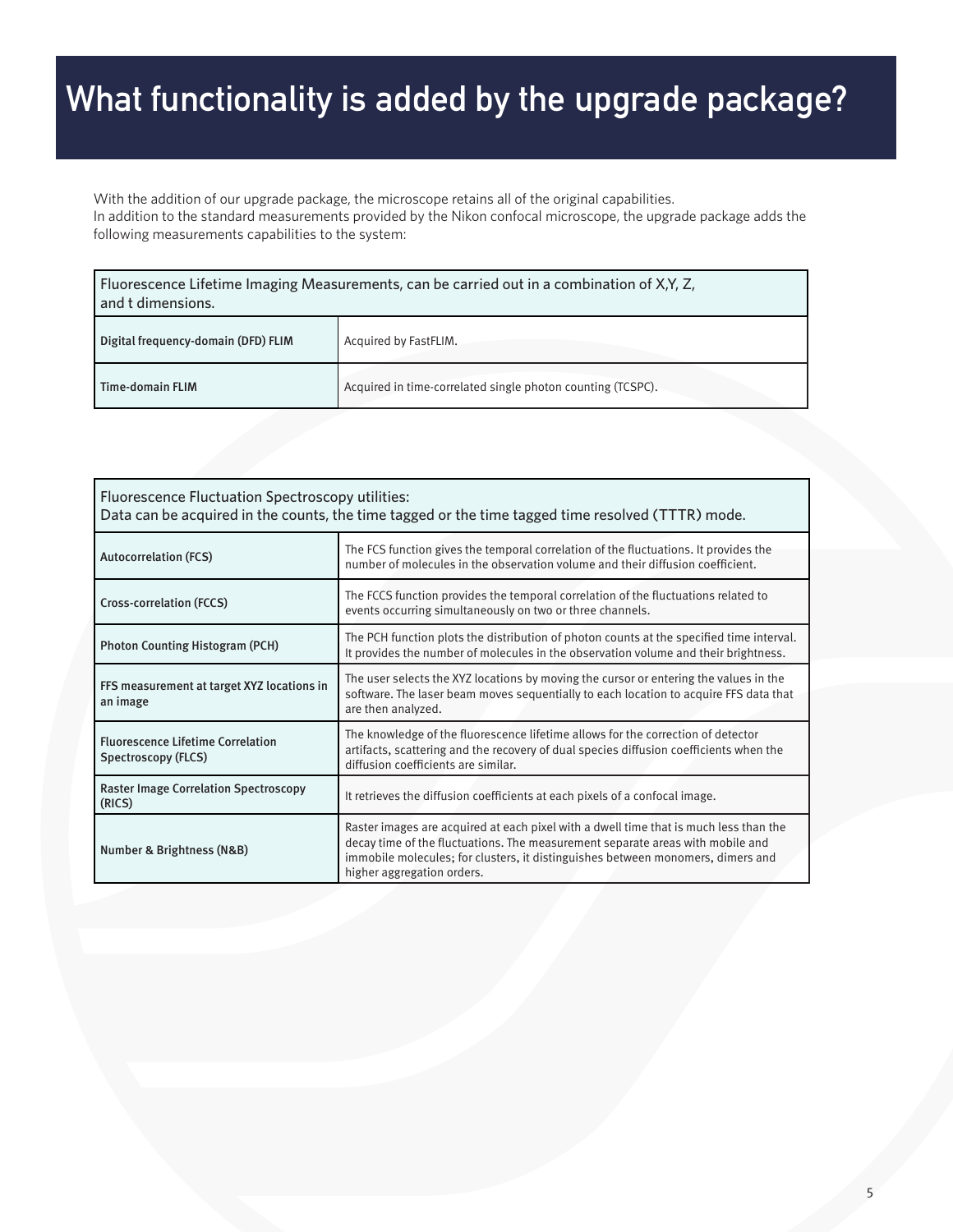# Components of the upgrade package

Three components are required for the Upgrade package and their selection is easy; the data acquisition unit, the detector unit and the lasers. All of our units are controlled through the USB port of the computer (ISS VistaVision software runs in Windows 10 OS). The only exception is our TCSPC card that requires a PCI bus in the computer. ISS laser launchers can accommodate 3-, 4- and 6-lasers made by ISS, B&H, Coherent and other laser manufacturers.

Each laser beam can be turned ON/OFF and its intensity can be regulated independently through a computer-controlled variable filter. The lasers beams are superimposed in the laser launcher , using a combination of dichroics and mirrors and focused on a single-mode fiber that delivers the light to the microscope.

#### The customer can select any device from the different groups in this chart:

| <b>Data acquisition units</b>    | <b>FastFLIM</b><br>$\circ$<br>$g$ iss<br>A320                                               | Frequency-domain data acquisition.                                                                                                                                                  |
|----------------------------------|---------------------------------------------------------------------------------------------|-------------------------------------------------------------------------------------------------------------------------------------------------------------------------------------|
|                                  | <b>TCSPC</b>                                                                                | Time correlated single-photon counting<br>data acquisition.                                                                                                                         |
| <b>Detector units</b>            | Two on-line Detector<br>(connects directly to<br>the confocal head)                         | The unit is connected directly to the<br>confocal head of the A1.<br>Filters and dichroic are replaced manually.                                                                    |
|                                  | <b>Detector Unit</b><br>0155<br>(connects to<br>the microscope<br>A240<br>via fiber optics) | The unit is connected to the confocal head<br>via fiber optics. Controlled through the<br>USB port, it includes an automatic dichroic<br>wheel, two filter wheels and two shutters. |
| <b>Laser launcher and lasers</b> | 3-Laser<br>Launcher                                                                         | Single photon lasers wavelengths include:<br>375, 405, 440, 473, 488, 514, 640 nm.                                                                                                  |
|                                  | 4-Laser<br>Launcher                                                                         | (For other wavelengths contact ISS)                                                                                                                                                 |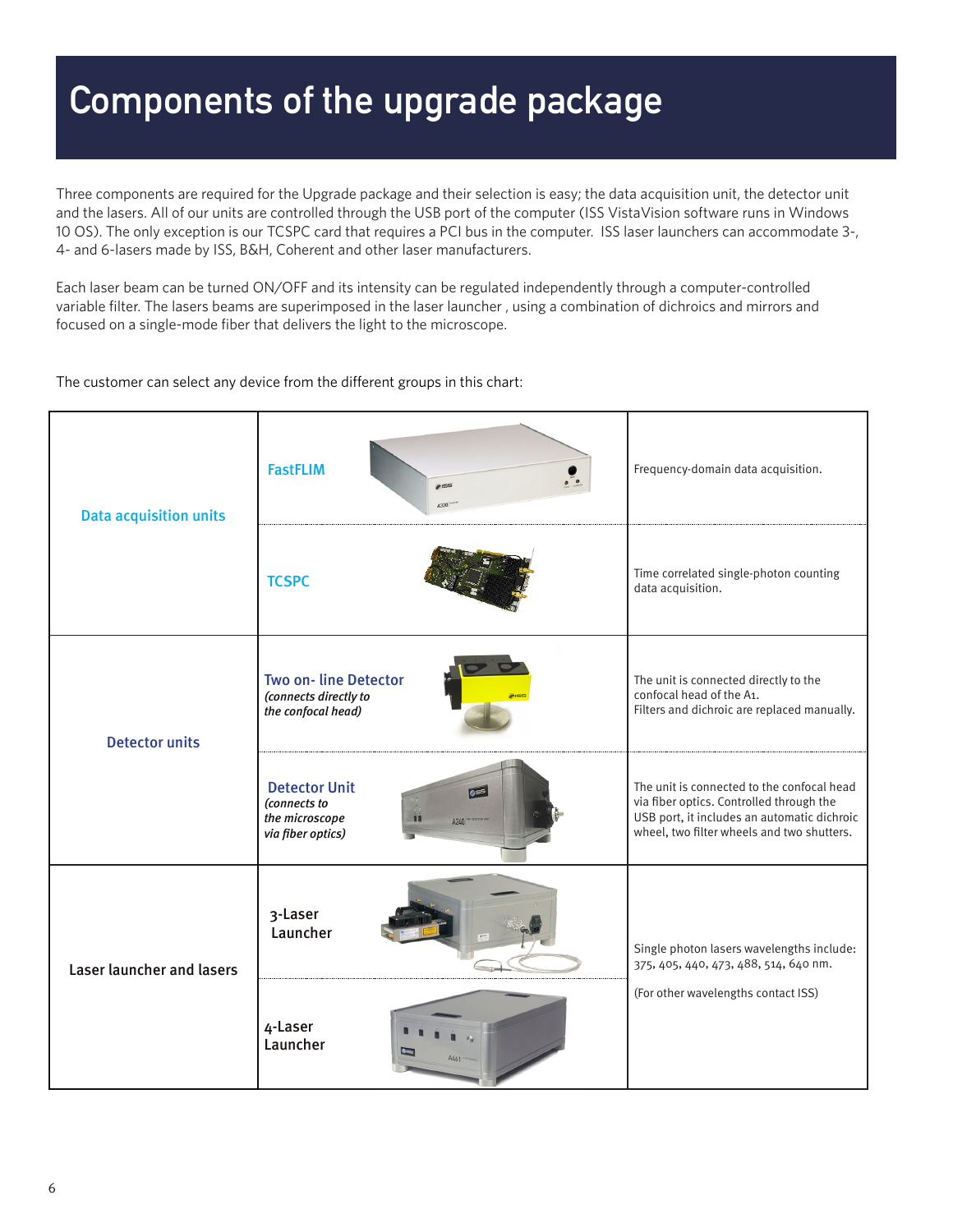# **Specifications**

| <b>Laser Sources</b>                                             | 1p Excitation<br>ISS laser launcher (models for 3, 4 and 6 laser diodes), wavelengths available from 375 nm to 640<br>nm; adjustable output power. pulse interleave excitation (PIE)<br>2p Excitation<br>- Ultra fast femtosecond pulse Ti:Sapphire lasers<br>- Ultra fast femtosecond pulse fiber lasers |
|------------------------------------------------------------------|-----------------------------------------------------------------------------------------------------------------------------------------------------------------------------------------------------------------------------------------------------------------------------------------------------------|
| <b>Data Acquisition Unit FastFLIM</b><br>(frequency domain FLIM) | - Input Channels: 4 simultaneous<br>- Time resolution: 5 ps<br>- Count rate: > 10 million counts per second (CPS) at each channel<br>- Dead time: 10 ns<br>- Computer interface: USB                                                                                                                      |
| <b>Data Acquisition unit TCSPC</b><br>(time-domain FLIM)         | - Input Channels: 1 CH on the card, up to 4 using a router<br>- Time resolution: 813 fs per time bin<br>- Count rate: < 1 million counts per second (CPS) for a 80 MHz repetition rate laser<br>- Dead time: 100 $\sim$ 550 ns depending upon the TAC range<br>- Computer interface: PCI bus              |
| <b>Detectors</b>                                                 | - GaAs PMT (Hamamatsu H7421 and H7422P models)<br>- Hybrid PMTs (Hamamatsu R10467U models)<br>- APD <sub>S</sub>                                                                                                                                                                                          |
| Software                                                         | - VistaVision (Windows 10 OS, 64 bit)                                                                                                                                                                                                                                                                     |
| <b>Computer &amp; Monitor</b>                                    | 3GHz Processor, 64GB RAM, 200GB Hard drive for 64-bit VistaVision<br>27" 1280 x 1024 resolution monitor                                                                                                                                                                                                   |
| <b>Power Requirements</b>                                        | Windows 7 64 bit professional<br>- Universal power input: 110-240 V, 50/60 Hz, 400 VAC                                                                                                                                                                                                                    |

### VistaVision Image analysis features

| <b>FLIM</b> processing | - Lifetime fitting (Marquardt-Levenberg minimization algorithm)<br>- Phasor plots       |
|------------------------|-----------------------------------------------------------------------------------------|
| FLIM display           | - Lifetime image<br>- Fractional contributions image<br>- Pre-exponential factors image |

| Image export format  | - Export to ImageJ, MetaMorph            |
|----------------------|------------------------------------------|
| Plots export format  | - Gif, tiff, jpeg, png, bitmap, metafile |
| Movies export format | - avi                                    |